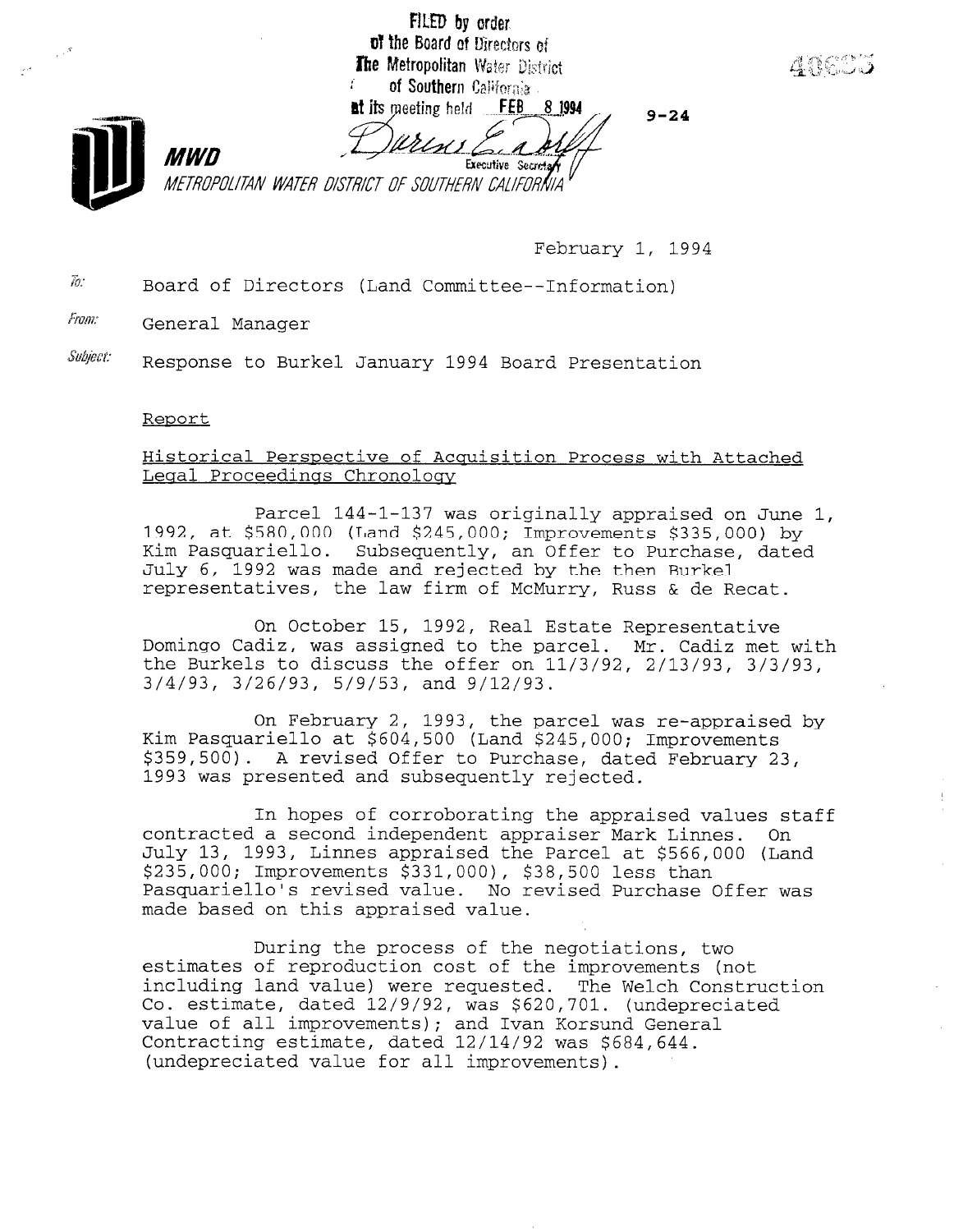General Manager -2- February 1, 1994

In addition to meetings with owners, there have been numerous telephone contacts. Both Mr. and Mrs. Burkel availability has been limited due to their work schedules. As such, telephone calls were made late in the evening, on Saturdays, and even Sundays.

Mr. Cadiz had no problem arranging meetings with the Burkels; however, they were extremely unhappy with our different offers but were cordial.

Acquisition and relocation assistance was again fully explained on 3/26/93 by Principal Real Estate Representative, Ms. Cogan. The Burkels continually cited other negotiated settlements that they believed should be used as a basis for their case.

The Burkels have ownership interests in two adjacent parcels and they have indicated they would like to finalize the sale of these parcels before making a final decision to sell Parcel 144-1-137. They are, however, willing to sell Parcel 144-1-137 if Metropolitan will seriously consider their verbal counter-offer of \$1,500,000.

See attachment Exhibit "A" for legal proceedings chronology.

#### Relocation Assistance Proqram Information

As to compliance with the relocation assistance program laws and guidelines, it can be stated that every means of assistance possible was made available to the Burke1 family.

Our consultants provided personal service to the Burkels from the time the first written offer to purchase was made in July 1992. There have been over 50 personal contacts, including telephone conversations, regarding relocation assistance with them.

At the present time, legal counsel on both sides are finalizing an agreement to relocate the Burkels' personal property onto nearby land not required for the project.

Relocation advisory services were made available to the Burkels and the relocation assistance program, and applies and the rerocation assistance program and them in the monetary discussed with the monetary with the monetary with the monetary and discussed with the monetary with the monetary with the monetary with the monetary w appricable monetary benefits exprained and discussed with on more than one occasion. Matters pertaining to available benefits have been confirmed with the Burkels in writing. More over the public meeting and the purplication of the purplication of the purplication of the purplication of the purplication of the purplication of the purplication of the purplication of the purplication of the purpl moteover, mis. purket accended a bubiic meecing bercaining c relocation assistance and acquisition procedures held by staff and consultants at a field office in Domenigoni Valley in<br>October 1992.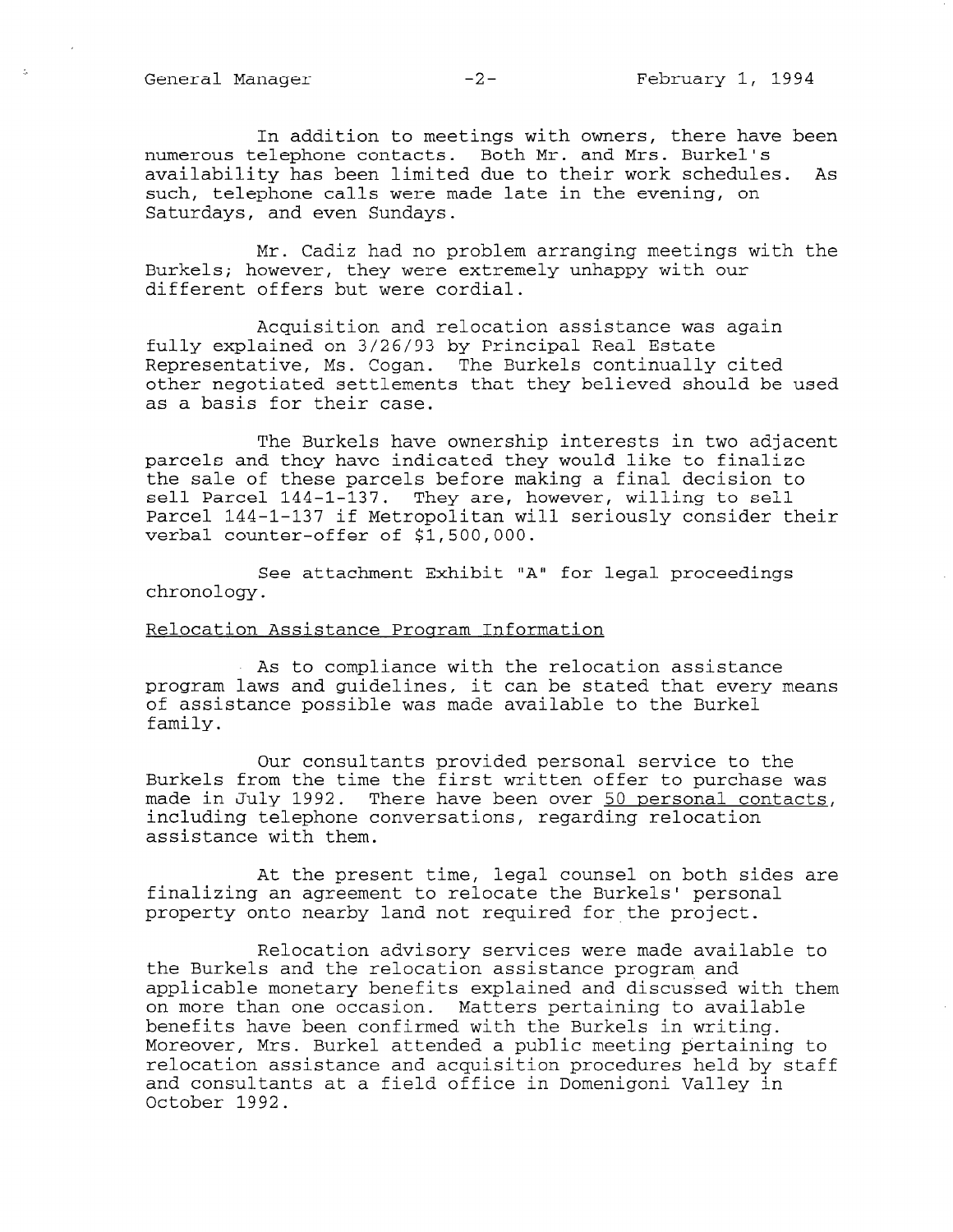As to the eligibility of a nephew (i.e. may actually be oldest son) of Mrs. Burke1 who was allegedly living on an adjacent property, an investigation is currently being conducted by our consultants to determine eligibility. Additional evidence is required before a determination of eligibility can be made as sufficient information has not yet been provided by the claimant.

Under the Relocation Assistance Program the following monetary benefits have been paid or are being processed:

One-half of the estimated moving costs amounting to \$21,655 were paid to the Burkels on August 12, 1993. The check covering the other one-half of the moving costs will be forwarded to the Burkels' attorneys; the applicable check was not released to the Burkels as most of their personal property was never moved from the acquired parcel. Metropolitan has recently forwarded a check in the amount of \$4,278 for the escrow costs incurred related to the purchase of the replacement residence.

A purchase differential amounting to \$141,900 was transferred to the escrow company on July 23, 1993, in order to enable the closing of the escrow on the replacement house. In connection with this payment, the Burkels signed an agreement specifying that, if the final compensation for the acquired property is higher than the offer forming the basis for said differential, Metropolitan will be repaid any corresponding reduction in such differential. It should be noted that the Burkels did not inform the relocation consultant or Metropolitan until one week before the closing date of escrow that they had purchased replacement property.

#### Response to Allegations made at the January 1994 Board Meeting

On February 9, 1993, Mrs. Burke1 appeared at the Board of Directors meeting at which she challenged the findings of Metropolitan's appraisal and also expressed concerns about Metropolitan's failure to negotiate meaningfully. We responded to these allegations by letter explaining the appraisal and acquisition process, but  $\epsilon$ apparently Mrs. Burketten and acquisition probability with  $\epsilon$ apparency mis. Built was unlappy with the will be attached the

On March 3, 1993, an Order for Possession, effective in 90 days, was seeking on the Burkels. At all times before the Burkels. At all times before the Burkels. At a in 90 days, was served on the Burkels. At all times before<br>and after service of the Order of Possession, staff was in and aller service of the Order of Possession, stall was lift continual contact with the Burkels attempting to settle the acquisition and relocation. The Burkels are represented by legal counsel.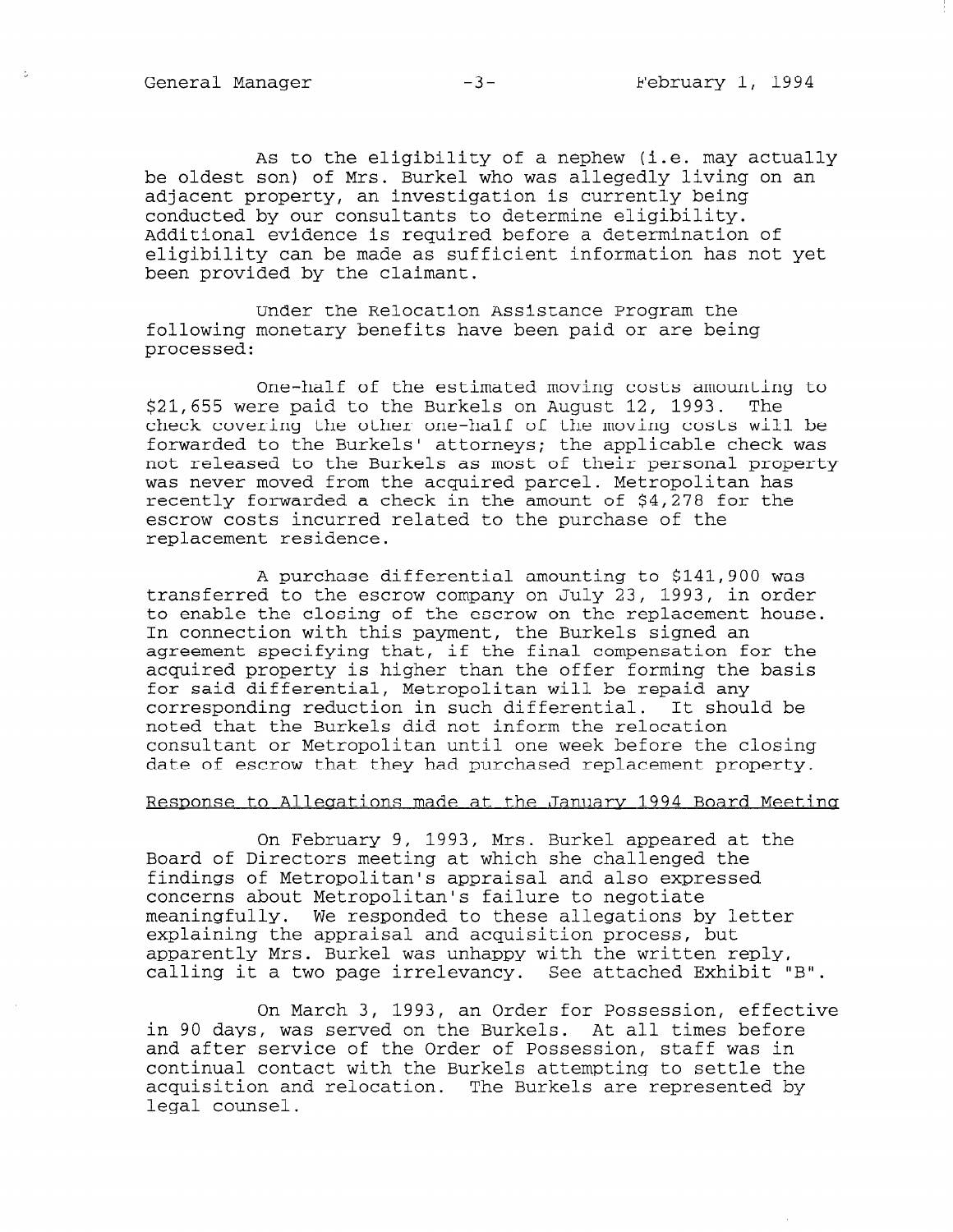The trespassing issue was brought up at the February 1993 Board meeting. These allegations are without any basis except that at one time, our field personnel helped Mrs. Burkel's mother clean up the adjacent property owned by the Burkels and Mrs. Burkel's mother. Mrs. Burkel's mother permitted the removal of an old camper shell. Mrs. Burkel, who appeared not to be on good terms with her mother, claimed the shell belonged to her. On the same day the shell was returned to Mrs. Burkel. Our response to the allegations made by Mrs. Burke1 at the February 1993 Board meeting is attached as Exhibit "C".

#### Board Committee Assignment

This letter is referred for information to the Land Committee because of its authority to study, advise, and make recommendations with regard to policies for the fixing of purchase prices, and the initiation and conduct of condemnation and other proceedings relating to the purchase of land or interest in property and related negotiations, pursuant to Administrative Code Section 2451 (g).

Recommendation

For Information only.

n R. Wodraska

PRS/wbetb42

Attachments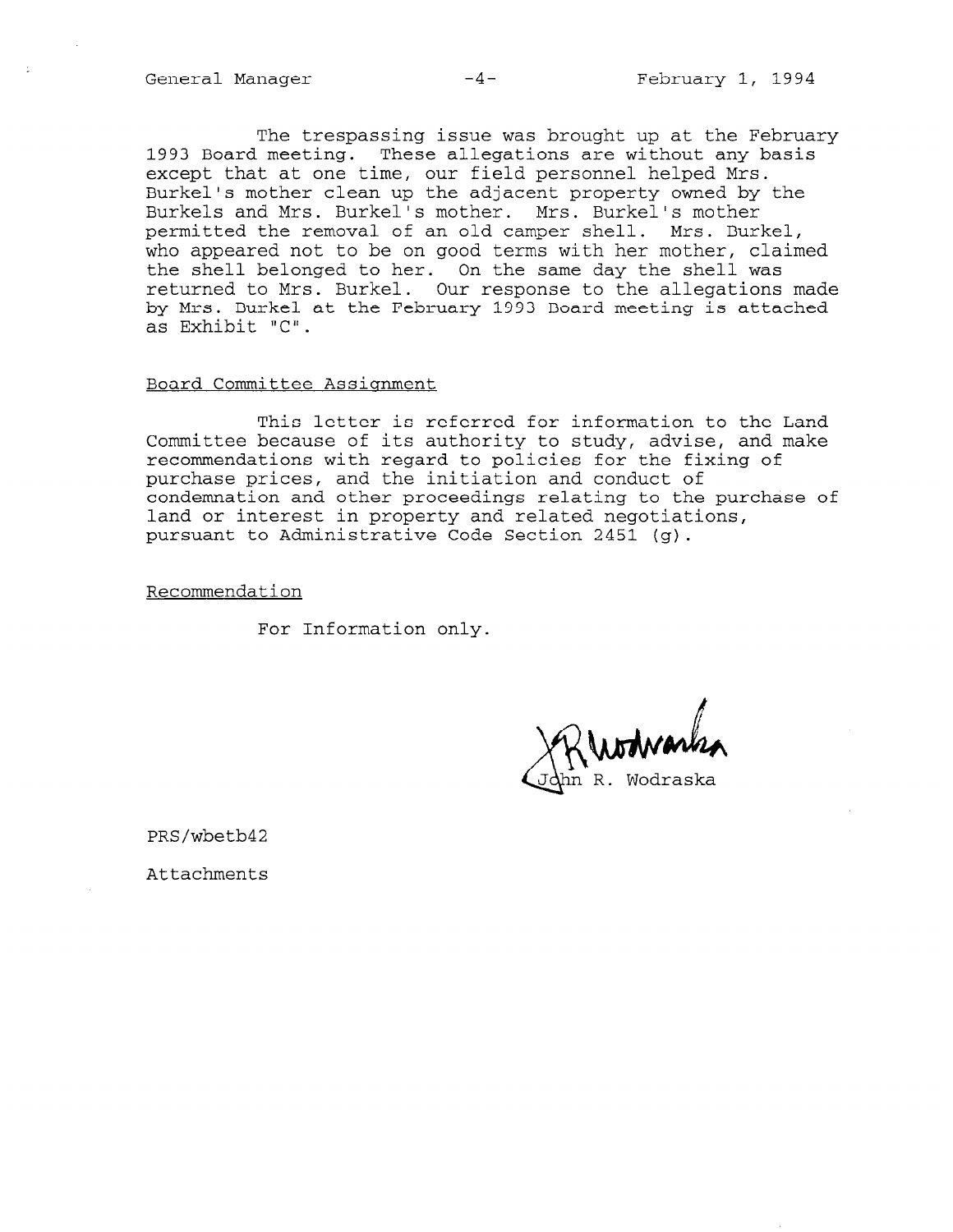45005



This chvohology relates to three cases filed by the district against the Burkels: MWD v. Robert and Robin Burkel; RSC Case No. 225371 (Parcel 137); MWD v. Robert Burkel, et al.; R8C Case No. 225369 (Parcel 305); MWD v. BSW Ranch; RSC Case No. 225370 (Farcal 185);

Complaint filed (Parcel 137, 185 and 305  $case)$ 10;22/92

Hill, Farrer & Burrill associated as counsel (Parcel 137 aad 185 case) 11/09/92

Probable compensation deposited by MWD {Parcel 305 case) llj12j93

Hill, Farrer & Burrill associated as W WILL, Farrer & Burrill as<br>Counsel (Parcel 305 case) 11/16/92

Notice of Deposit filed (Parcel 305  $case)$ 12/15/92

Order For Possession filed {order will become effective 90 days after service) (Parcal 305 case) 12/15/92

Probable compensation deposited by MWD  $1/11/93$ (Parcel 137 and 185 casa)

Service of summons and complaint on SCM.  $1/12/93$ Ranch (Parcel 185 case)

Service of Su~m.mons, Complaint, Notice or'  $1/26/93$ Service of Summons, Compiaint, Notic<br>Pendency of Action, Notified for Deposit Ex Parte Application for OXP, Order for EX Parte Application for Oir, Order f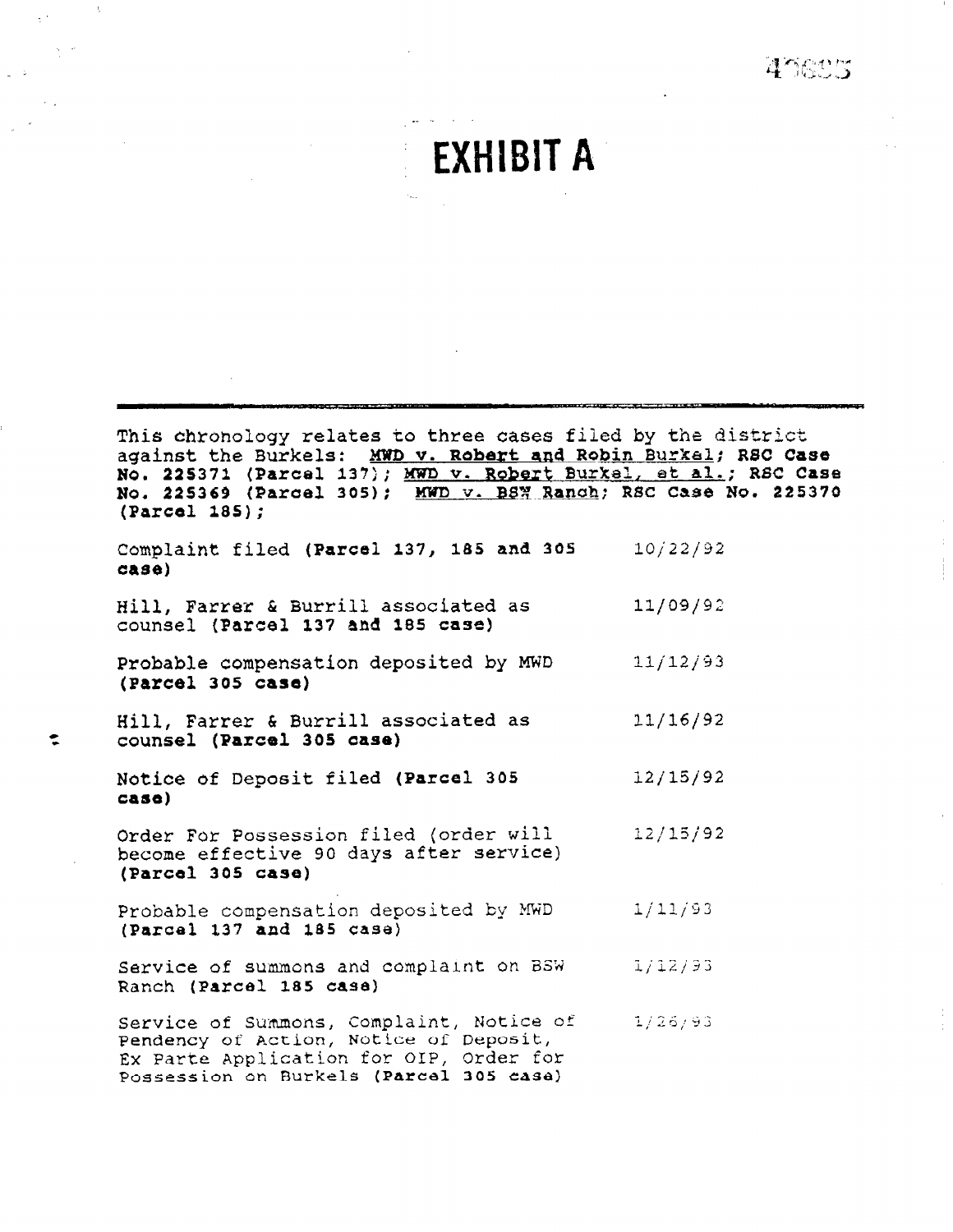NART TIRK SENTEN 21425 HT IN ZAARRE JELAATIL

nemorandum to Randy Case January 24, 1994 Page 2

Service of Summons and Complaint on Burkels (Parcel 137 case) 1/29/'93  $\pi_{1} = \pm$ 

- Notice of Deposit filed (Parcel 137 and 2/8/93 la5 case)
- Order For Possession filed (order will  $2/8/93$ become effective 90 days after service) (Parcel 137 and 185 ease)
- Answer of Robin and Robert Burkel and 3/2/93 BSW Ranch served on MWD (Parcel 137, 185 and 305 case)
- Order For Possession served on Burkels (Parcel 137 aase) 3/3/93
- Answer of Robin and Robert Burke1 to First Amended Complaint served on HWD (Parcel 305 case) 3/3oj93
- Effective Date for the Grder For  $4/26/93$ Possession (Parcel 305 case)
- Pancake sends letter to Gresham  $5/20/93$ (Burkels' attorney) and Wright (Pat Sawyer's attorney) advising them of the upcoming and past GI? effective dates and offering to stipulate to an extension of the OIP date to 7/l/93; sent out draft stipulation (Parcel 137, 185 and 305 case)
- Dudley Wright signs stipulations to 5/27/93 extend 0IPs ar,d forwards to Gresham with extend ofte dik<br>extend ofte dik
- First Anended Complaint In %it?ent  $5/26/93$ ritat Amended Complaint
- Effective Date for the Order For  $6/1/93$ Possession (Parcel 137 case)
- $A$ pplication to VIthdraw served by  $\overline{a}$  $5/9/93$ Appilcation to withdraw served by<br>MaMurry Russ, Nusset f Katat (former McMurry Russ, August & Kabat (former) lawyers of the Burkels) (Parcel 137 case)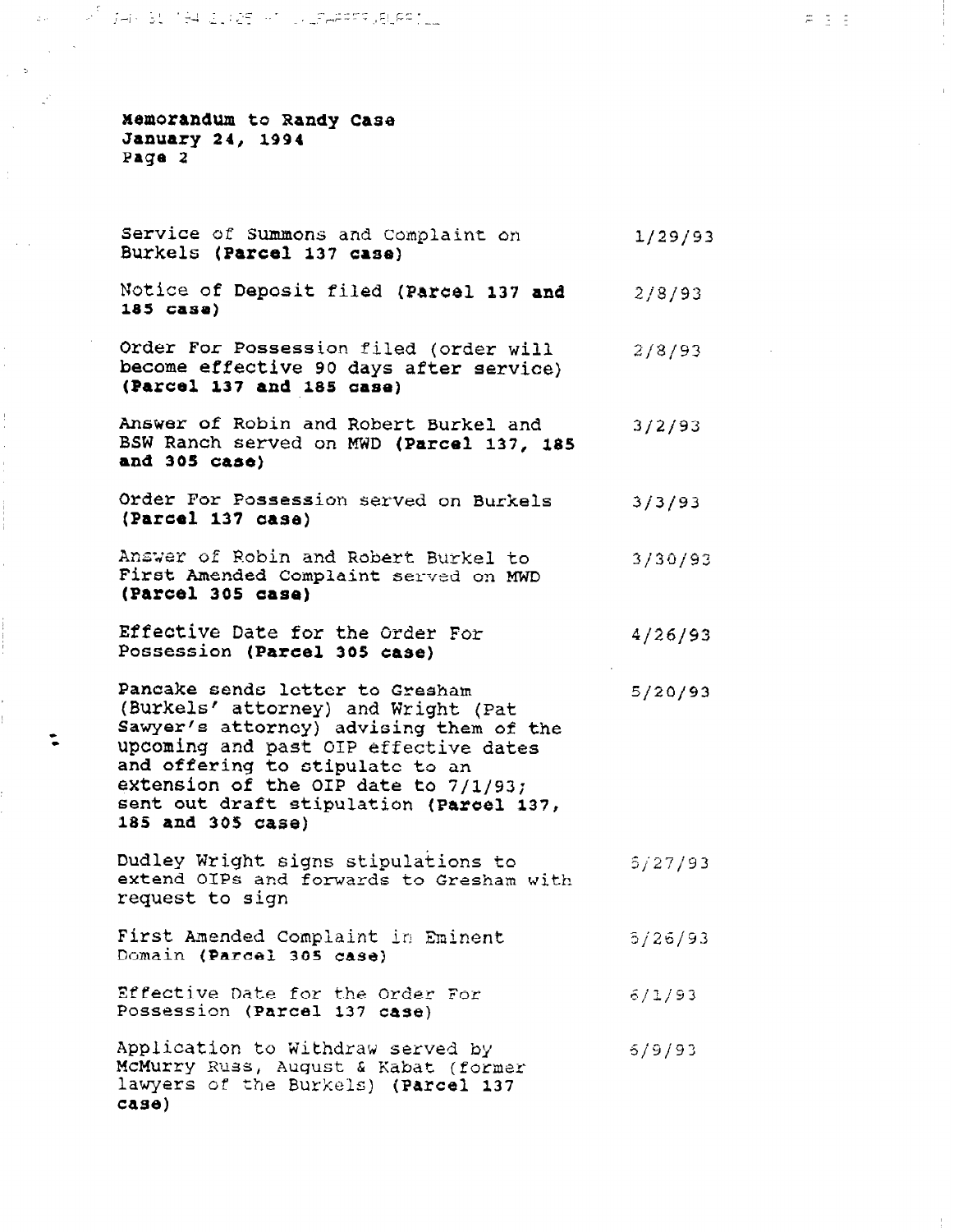JAP 51 194 ILVOS HILL/ LEAPPERGELESILL

Mamorandum to Randy Case January 24, 1994 Page 3

Ī ţ Application to Withdraw served by  $6/14/93$ Burkels (Parcel 137 case)

Pat Sawyer files Cross-Complaint against Robert Gene Burkel, Robin Sawyer Burkei 6/22/93 and Patricia Kim Sawyer for cancellation of instruments, fraud and declaratory relief (Par001 305)

- MWD files statutory objection to  $6/30/93$ McMurry's application (Parcel 137 case)
- MWD files statutory objection to  $7/5/93$ Burkels' application (Parcel 137 case)
- McMurry serves objection to Burkels'  $7/7/93$ application (Parcel 137 case}
- Stipulation For Withdrawai (prepared by  $7/8/93$ MWD) filed with court (Parcel 137 case)
- Certified copy of stipulation sent up to  $7/8/93$ Sate Treasurer with request for payment (Parcel 137 case)
- Ex Parte Application For Writ of Assistance; Pancake goes into court to<br>
and the Order For Possession (Parcel 137 case)  $7/13/93$

Court issues writ; Stays enforcement of  $7/13/93$ writ "until August 15, 1993 or relocation of personal property has been accomplished, whichever is later. Burkels have authorized plaintiff entry for relocation." (Parcel 137 case)

- Burkeis find new house for relocation;  $7/15/93$ \$141,900 price differential calculated (Parcel 137 case)
- $B = \frac{1}{2}$  Sawyer Server and Server and Server and Server and Server and Server and Server and Server and Server and Server and Server and Server and Server and Server and Server and Server and Server and Server and Serv  $7/27/93$ ourkeis/Kim Sawyer Serve answer<br>Cross-Complaint (Porcel 345 case)
- Application to Withdian to Withdian served by  $8/24/93$ Application to Withdraw S<br>Burkels (Parcel 305 case)

 $2 - 1 - 2$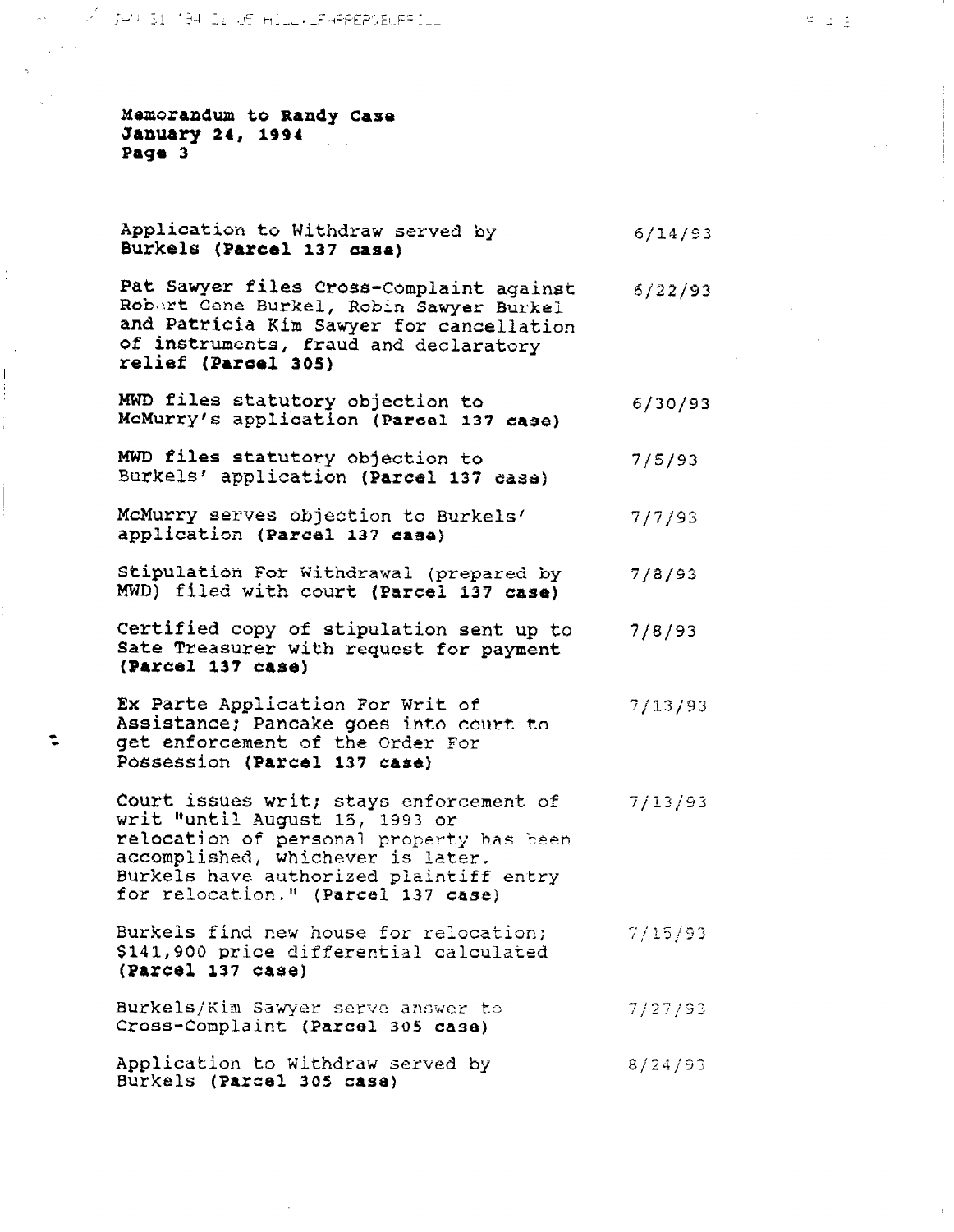Memorandum to Randy Case January 24, 1994 Page 4

Ť.

MWD files statutory objection to Burkels' application (Parcel 305 3988)

MWD is denied access to the property by Robin and Bob Burke1 because their personal property (airplane engines, etc.) is still on the property (Parael 137 case)

Parties begin discussiny reiocation deal whereby Pat Sawyer can relocate onto portion of Parcel. 185 remainder and Bob Burkel can relocate his personal property onto portion of Parcel 185. Prior to this time the partners of BSW ranch (Pat, Robin and Bob) have been infighting. The various factions of which would not allow each other to move onto the BSW Ranch land. JP advised MWD not to participate in any relocations onto the BSW Ranch property unless we obtained the consent of the BSW Ranch partners. (All paroels)

JP notifies Gresham of drop dead date of . Oct. 15 for relocation of personal property/ agreement with Pat Sawyer to move onto BSW Ranch land/ prepared to move onto per kanch land, prepared to move personar property into warehouse.<br>Hemet (temporary storage). (All parcel

Ibarra (relocation consultant) requests  $10/15/93$ payment of incidental expenses re: MWD Parcel No. 144-1-137 to Burkels in the total amount of \$8,018.30 (Parcel 137)

Wright on vacation until 10/18/1993 (All parcels)

 $G_{\text{G}}$  and vacation until  $\mathcal{L}_{\text{G}}$ iresnam on<br>....

early October 1993

early October 1993

g/2/93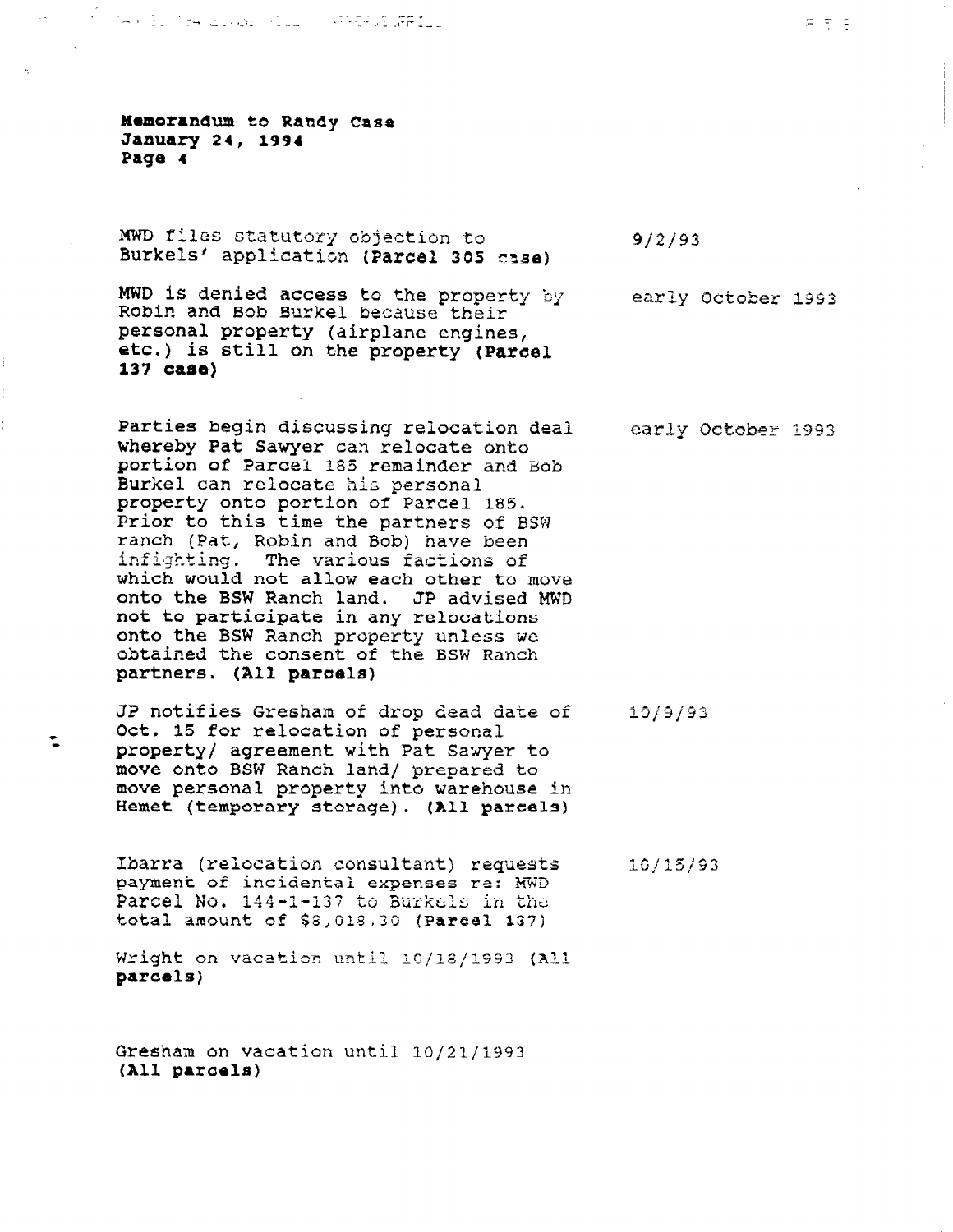Memorandum to Randy Case January 24, 1994 taga 5

Meeting at MWD headquarters with  $11/2/93$ Pancake, Brogan, Vanderhorst, Gresham, Wright, Ibarra and Burkel. Parties agree to allow each other (ie, Pat and the Burkels) to move onto the remainder of Parcel 185)

Preliminary Draft of Entry and Relocation Agreement sent to Gresham, Vanderhorst & Case subject to comments from MWD Legal and Right of Way

Preliminary Draft of Entry and Relocation Agreement hand delivered to Wright subject to comments from MWD Legal and Right of Way 11/3393

Hearing on Burkels' Application for  $11/3/93$ Withdrawal of Deposit (Parcel 305 case)

Revising Stipulation re: Entry and Relocation

Incidental expense request will be included in the stipulation--except there will be no payment for rent at<br>  $\frac{1}{2}$  size ner day (all narreals) \$170 per day (All parcels)

> Ibarra provides cost analysis for stipulation/move onto remainder of Parcel 185 (All parcels) 11/10/43

> Ibarra provides revised cost estimate  $11/11/93$ for stipulation/move onto remainder of Parcel 185 (All parcels)

Order re: Burkels' Application to  $1/11/94$ Withdraw (Parcel 305 case) filed with the court

Ibarra provides second revised cost  $11/12/93$ estimate for stipulation/move onto estimate for stipulation/move onto

Draft of Order re: Application to  $11/16/93$ Dialt Of Order fe: Application to alignment of the counsel of the counsel of the counsel of the counsel of the counsel of the counsel of the counsel of the counsel of the counsel of the counsel of the counsel of the counse

11/2/93

 $11/5/93$ 

 $11/5/93$  to  $11/29/93$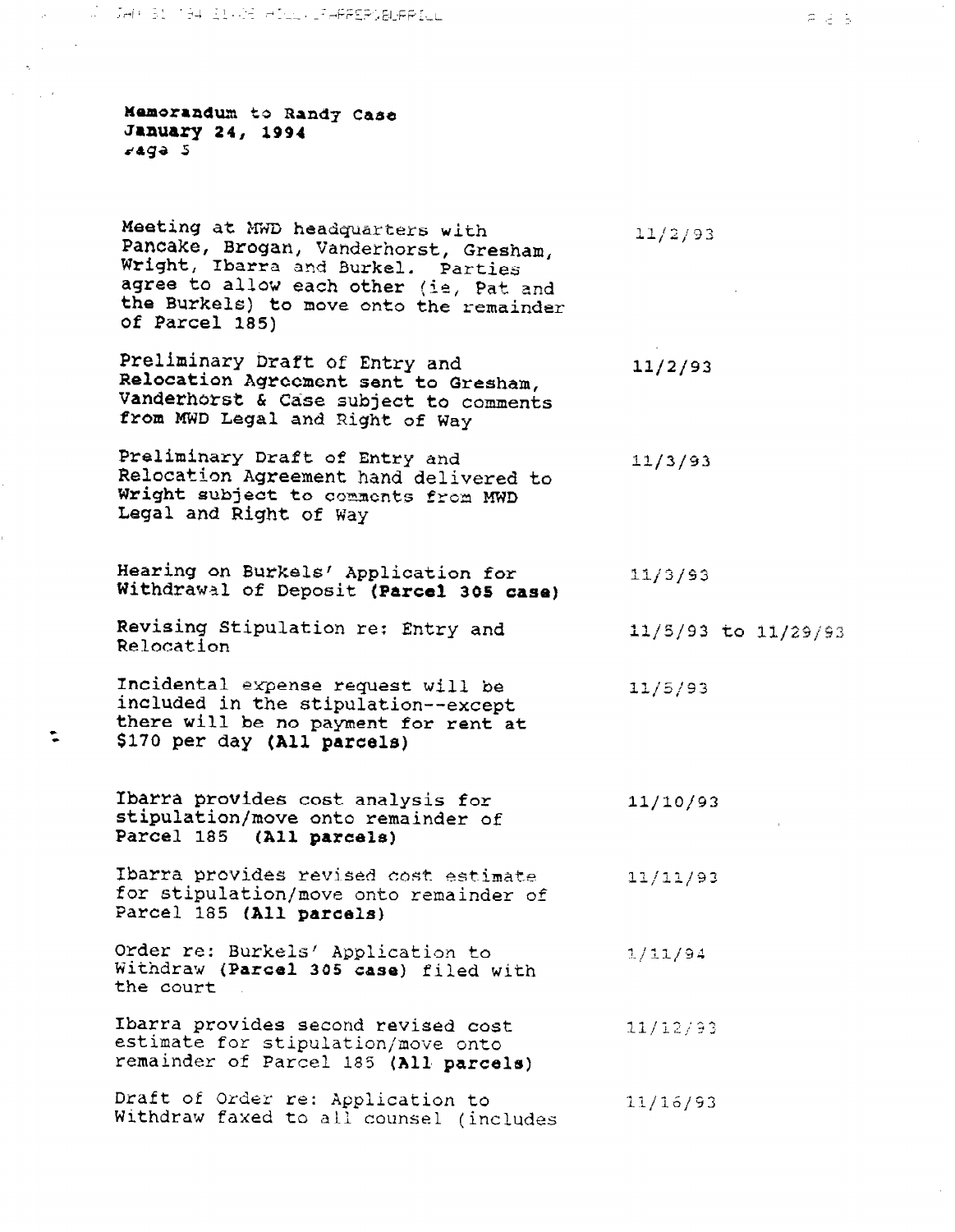i 1986 - An Contae ann an Aibean an Aibean Aonaichte agus

Memorandum to Randy Case January 24, 1994 Page 6

 $\bar{1}$ 

Į.

7 judgment. creditors and 2 tax creditors) (Pares1 305 case)

After MWD makes revisions as suggested 11/22,<br>by the parties, final draft of by the parties, final draft of<br>Application to Withdraw mailed out for signatures of counsel (Parcel 305 case)

Stipulation for Entry and Relocation sent out to Gresham and Wright 11/29/93

All counsel except Dudley Wright consent 11/30/93 All Counsel except budley wright cons withdraws withdrawing with will not sign until withuidwdi; wright will not sign uncll.<br>Abiunlation is reached regarding p stipulation is reached regarding pay: of remaining creditors from funds on deposit in the parcel 185 case (Parcel<br>305 case)

 $D_1$  of  $D_2$   $D_3$   $D_4$   $D_5$   $D_6$   $D_7$   $D_8$   $D_9$   $D_1$   $D_2$   $D_3$   $D_1$   $D_2$   $D_3$   $D_4$   $D_5$   $D_7$   $D_8$   $D_9$   $D_9$   $D_9$   $D_9$   $D_9$   $D_9$   $D_9$   $D_9$   $D_9$   $D_9$   $D_9$   $D_9$   $D_9$   $D_9$   $D_9$   $D_9$   $D_9$   $D$  $12/9/94$ prait or stipulation for witndraw

Gresham requests information regarding  $12/16/93$ Gresham requests information reg the cost of the well re: relocation agreement; According to Ibarra, the well estimate was obtained from Robert Burkel

: MWD obtains payoff figures from Bank of figures from Bank of  $\mathcal{B}$ MWD obtains payoff figures from Bank of<br>Hemet (Parcel 185 case)

MWD obtains payoff figures from State<br>Labor Commissioner (Parcel 185 case)

- Revised stipulation for withdrawal sent  $1/3/94$ out to all counsel (Parcel 185 case)
- MWD files Order re: Application for  $1/10/93$ Withdrawal (Parcel 305 case) and Stipulation for Withdrawal (Parcel 185  $case)$

Order re: Application for Withdrawal  $1/11/93$ signed by Judge Sullivan (Parcel 305)  $\frac{1}{\sqrt{2}}$  at  $\frac{1}{\sqrt{2}}$  at  $\frac{1}{\sqrt{2}}$  and  $\frac{1}{\sqrt{2}}$  and  $\frac{1}{\sqrt{2}}$  and  $\frac{1}{\sqrt{2}}$  and  $\frac{1}{\sqrt{2}}$  and  $\frac{1}{\sqrt{2}}$  and  $\frac{1}{\sqrt{2}}$  and  $\frac{1}{\sqrt{2}}$  and  $\frac{1}{\sqrt{2}}$  and  $\frac{1}{\sqrt{2}}$  and  $\frac{1}{\sqrt{2}}$  and  $\$ 

Meeting at Gresham's office to resolve  $1/14/93$ relocation agreement (All parcels)

 $\mathcal{L}_{\text{max}}$  , where  $\mathcal{L}_{\text{max}}$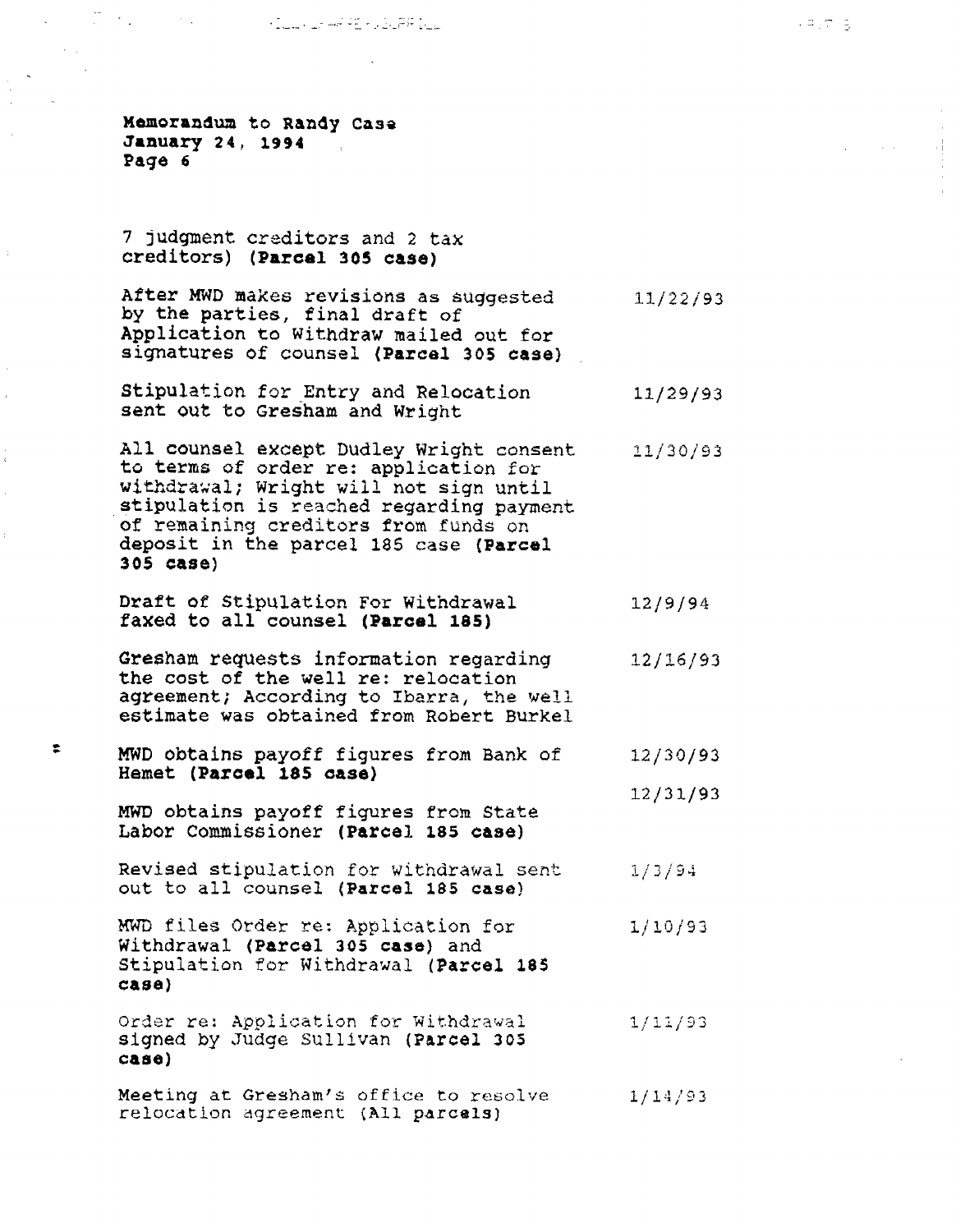**CODAM B1 (194) SIMPT HILL, LEARREPSBURRILL** 

**Memorandum to Randy Case** January 24, 1994 Page 7

 $\mathbf{I}$ 

 $\bullet$ 

Reissue of check for moving expenses requested (to be made payable to Gresham's trust account l/19/93

Gresham on vacation 1/18/94 to  $1/29/94$ 

MWD obtains certified copy of Order re Application for Withdrawal (Parcel 305 case) and Stipulation for Withdrawal (Parcel 185 case) l/18/94

MWD forwards certified copy of Order re: 1/20/94 Application for Withdrawal and Stipulation for Withdrawal to state treasurer for payments {Parcel 305 and 185 aase)

Gresham advised that \$588 engineering  $1/26/94$ cost has already been paid in October

 $\Xi$  ,  $\Xi$  ,  $\Xi$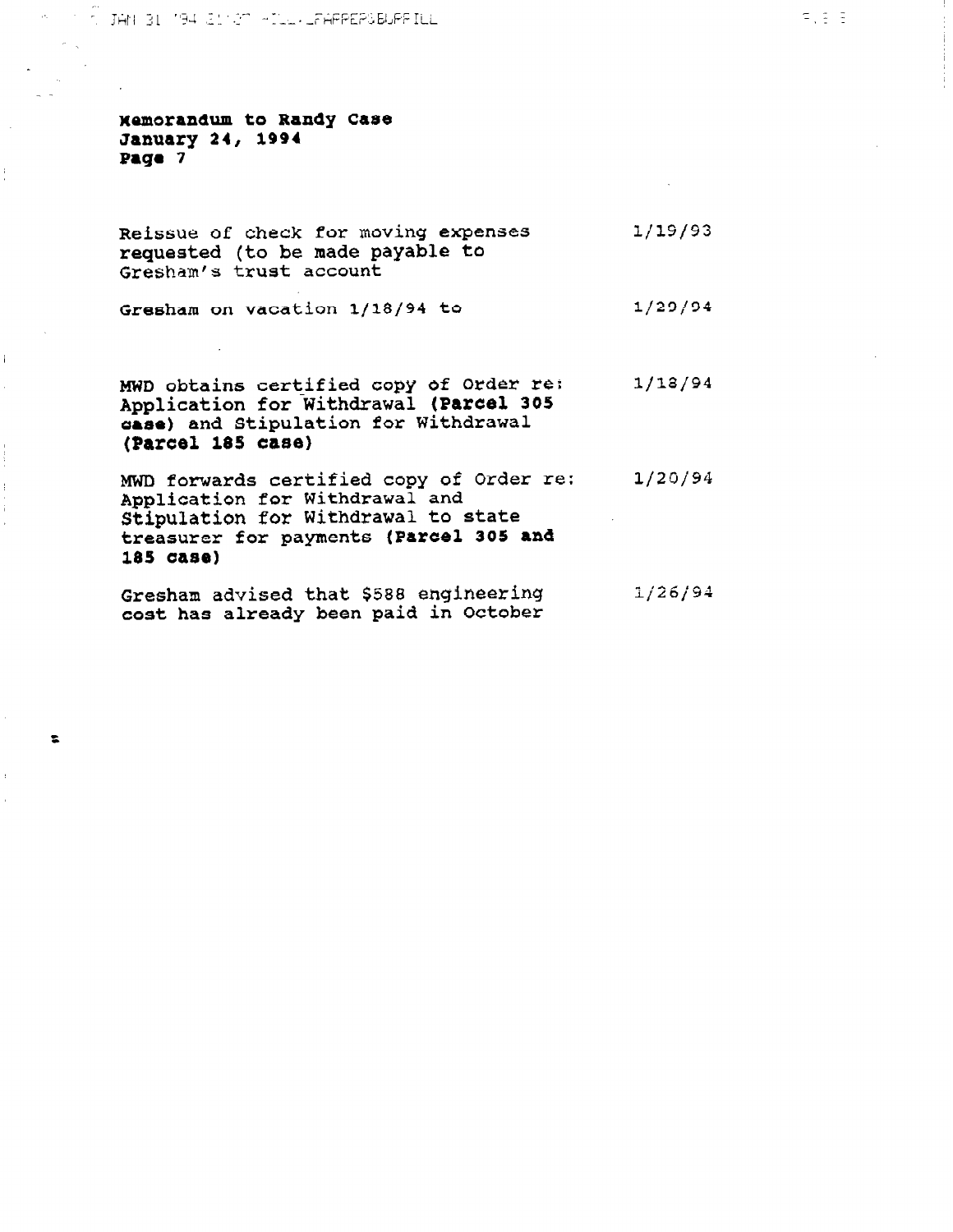EXHIBIT B

40605

R. W. Balcerzak N. G. Taylor R. L. Case T. A. Drescher File Copy

bcc: M. J. Gage D. G. Majors C. Boronkay J. A. Vanderhorst<br>R. W. Balcerzak R. F. Triggiani

March 23, 1993

Domenigoni Valley Reservoir Project Parcel 144-l-137, 305 & 185

Mrs. Robin S. Burkel P. 0. Box 764 Hemet, California 92343

Dear Mrs. Burkel:

Your Public Testimony at the February 9, 1993, Board Meeting About Metropolitan Staff Actions with Respect to Land Acquisition and Preconstruction Activities in the Domenigoni Valley Reservoir Project

You will recall at the February 9 meeting that our Board took your comments so seriously that we directed our staff to respond to us about the many concerns raised.

Detailed records with regard to the concerns raised by all people testifying show that our personnel acted properly amid an admittedly difficult environment of disputes about the fair market value of some property still to be acquired and of people still living in the project area feeling that our preconstruction activities are adversely affecting them.

We heard your frustration that you and Metropolitan's negotiators have not been able to agree on a purchase price for your property. The California Code of Civil Procedure (Section 1263.320) requires an appraiser to consider all relevant valuation approaches to determine the fair market value of a property: direct market comparison, depreciated replacement cost new plus site value, or income capitalization. The appraiser's task is to estimate a sale price consistent with the definition of market value after considering all applicable appraisal methods. Metropolitan does not influence the appraiser's opinion methods. Metropolitan does not influence the appraiser's in any way, but only provides information for the appraiser's consideration. After considering all appropriate approaches to value, the independent appraiser reconciled the value indicators to conclude a fair market value for your property. As you know, every affected property owner can ultimately use the courts to determine what the fair market value of his or her property actually is.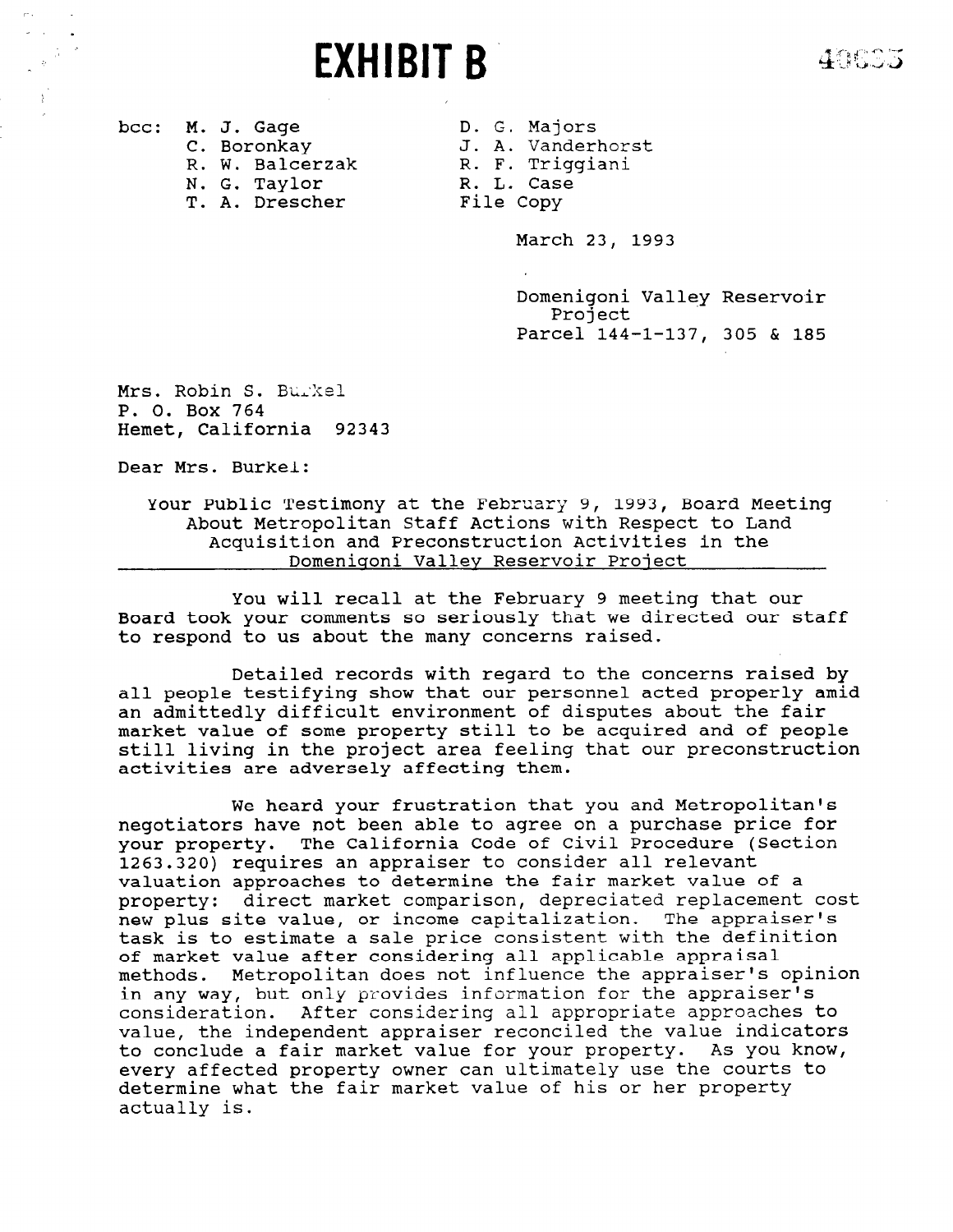Mrs. Robin S. Burkel -2- March 23, 1993

With respect to the other concerns you presented on February 9, we are very sensitive to complaints that our preconstruction activities are inconveniencing people still living in the project area. We are convinced, however, that our personnel have taken every reasonable step to avoid adverse effects. We point out, for example, that we have obtained written permission from each property owner before working on his or her property, promptly given property owners permission to cross Metropolitan's land to reach their property, and, during this season's torrential rains, kept Newport Road and its intersections with cross streets open, erected temporary barricades at hazardous locations to protect public safety, and routinely assisted people stuck on road shoulders. The February 9 Board meeting was the first time that our staff heard your allegations 'about stolen bicycles and disturbing parties. We encourage all residents to promptly report such incidents to our security persornel and/or to the Sheriff Department.

We thank you for taking the time to address the Board. We assure you that we will continue to monitor our staff to ensure that you are treated with fairness and respect.

Very truly yours,

Core<br>Treggerine

Michael J. Gage Chairman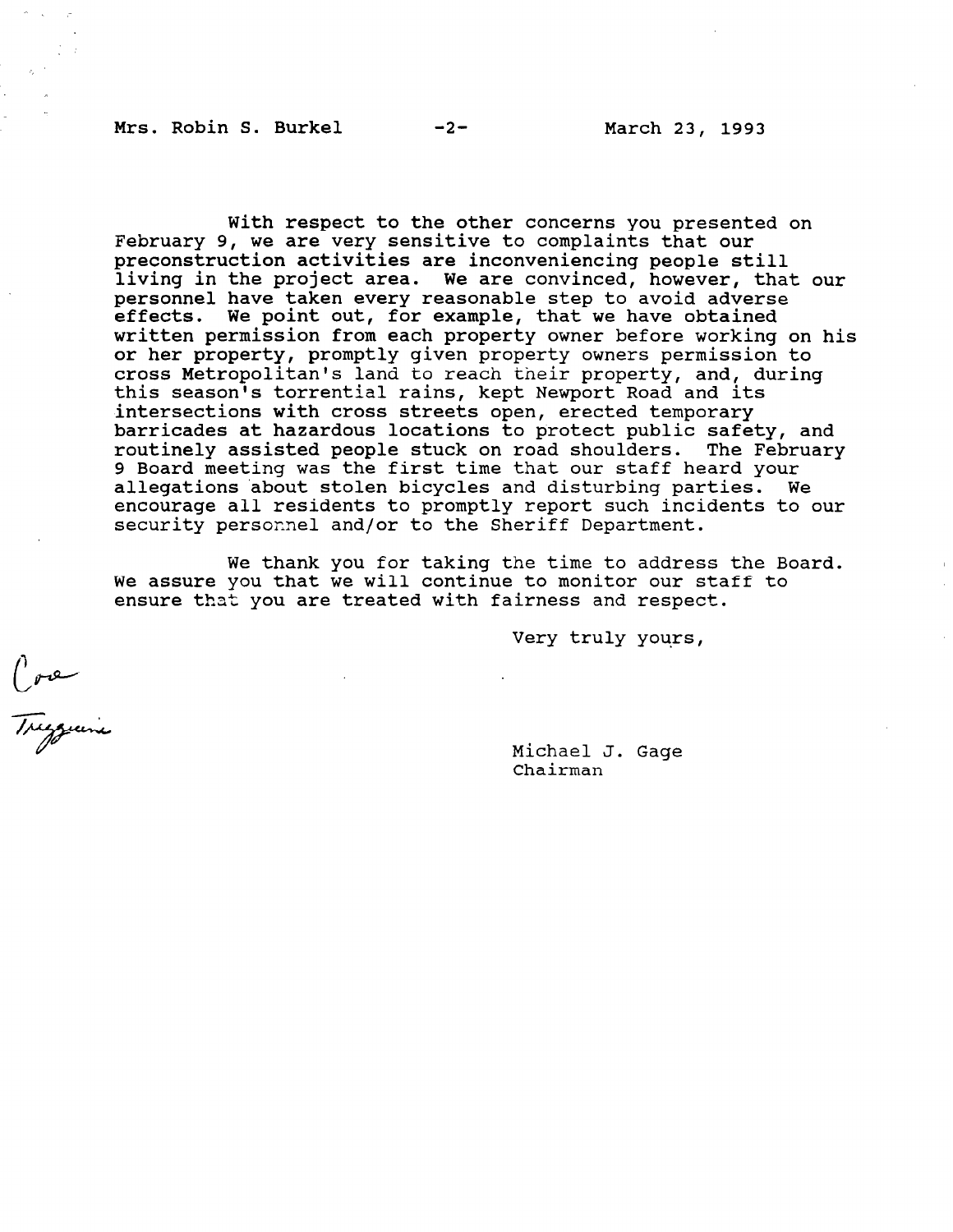# $2/25/93$  DRAFT, Staff Report to the Board rc Domenigoni Valley Reservoir Public Concerns  $2$

JAMES RAGAN ASSO

48 to conceal a hand gun (possibly a Bercria) partially drawn from its holster. Our staff has noted 49 other occasions when Mr. Peterson has verbally threatened to use a gun.

<u> FAY 310-459-1209</u>

EXHIBIT C

50 51 52 53 64 55 56 57 5s The December 23, 1992, Incident. On that date, staff were posting "no trespassing" signs on all Metropolitan-owned property in order to limit Metropolitan's liability should anyone on the property become injured. The California Penal Code requires this posting prior to enforcement by law enforcement agencies. At about  $12:00$  NOON on December 23, staff posted three "no trespassing signs" on Metropolitan property near Mr. Peterson's property. Two hours later, Mr. Peterson entered the project field office carrying one of the recently posted signs and demanded an explanation as ro why it had been posted. When told, Mr. Peterson said that no one was going to stop him from going wherever he wanted to go and that he would deal with anyone who tried to stop him. He left the office, depositing the sign on the floor.

59 60 61 62 63 Given Mr. Peterson's previous behavior and the December 23 incident, staff decided to contact the Riverside County Sheriff Department (0 make a complaint. For the staff, Mr. Peterson's trespassing on Metropolitan's property became an issue only because of his thnxus receivor, is used as  $\mu$  in the higher polynomial sphatrup of a gun. Staff feamed for their personal safety and for and prior behavior, including his display of a gun. Staff feared for their personal safety and for that of other Metropolitan employees working in the area.

64 65 5s 67 ..  $\ddot{\phantom{1}}$ 69 70 71 73 73<br>74 On December 28, five days after the complaint, Sheriff Department personnel spoke by  $t_{\text{tot}}$  on December 26, rive days are the complaint, she in Department personner spoke by  $\frac{1}{n}$ telephone with Mr. Peterson about the alleged trespass. He admitted removing the "no trespass" sign from Metropolitan's property, alleging that Metropolitan had posted that and other signs to harass film. He added that he had had an ongoing conflict with Metropolitan for  $2\frac{1}{2}$  years about his property. The Sheriff Department, after a senior officer review of the investigating officer's report and comments from both Mr. Peterson and Metropolitan, forwarded the report to the Riverside County District Attomey for evaluation. On February 17, 1993, the District Attorney—at Metropolitan's request—suspended any filing of charges against Mr. Peterson for trespassing. Normal Sheriff Department procedure is to hold the report in suspension for one year, after which time it will be removed from the files. At no time were criminal charges filed against Mr. Peterson. He was not arrested.  $M_{\rm H}$ , the above included the above incident may not have, concluded the threat to the threat to the threat to the threat to the threat to the threat to the threat to the threat to the threat to the threat to the threa

76 A Subsequent Event. The above incident may, or may not have, concluded the three the personal safety of Metropolitan's field staff. On February 5, 1993, we had to remove an 76 archaeological field crew from a hill near Mr. Peterson's house when we heard gunfire (perhaps 77 15 to 20 rounds from two to four weapons). We could not, however, adequately ascertain the 79 location of the discharge. While we released the crew for the day, we filed no complaint with police authorities. 79 80  $\sqrt{8n/8n}$ 

81 The Land Appraisal/Acquisition Concerns of Property Owner Robin Burkel

82 Ms. Burkel states her concerns as Metropolitan's dragging out the process, being 83 unwilling to negotiate meaningfully, constantly changing its mind and direction, and using 84 different appraisal methods.

85 **Beef on a purchase 1** and the purchase price for the control of the California Cede of Civil Prpcedar (Section 2016) The California Cede of Civil Prpced and Central Celestion Central Celestion Celestion Celestion Celes 86 agree on a purchase price for her property. The California Code of Civil Procedure (Section 87 famil 1263.320) requires an appraiser to consider all relevant valuation approaches to determine the 88 fair market value of a property: direct market comparison, depreciated replacement cost new plus 89 site value, or income capitalization. The appraiser's task is to estimate a probable sale price 90 consistent with the definition of market value after considering all appropriate appraisal methods. 91 Metropolitan cannot influence the method an appraiser uses to estimate the value of a property. 92 In Ms. Burkel's case, she seeks for her residential property a price based on the depreciated 93 replacement cost new plus site value. The independent appraiser, after considering all three 94 approaches to value, concluded that the market approach was the most appropriate one for her \$5 property.

PAGE 03